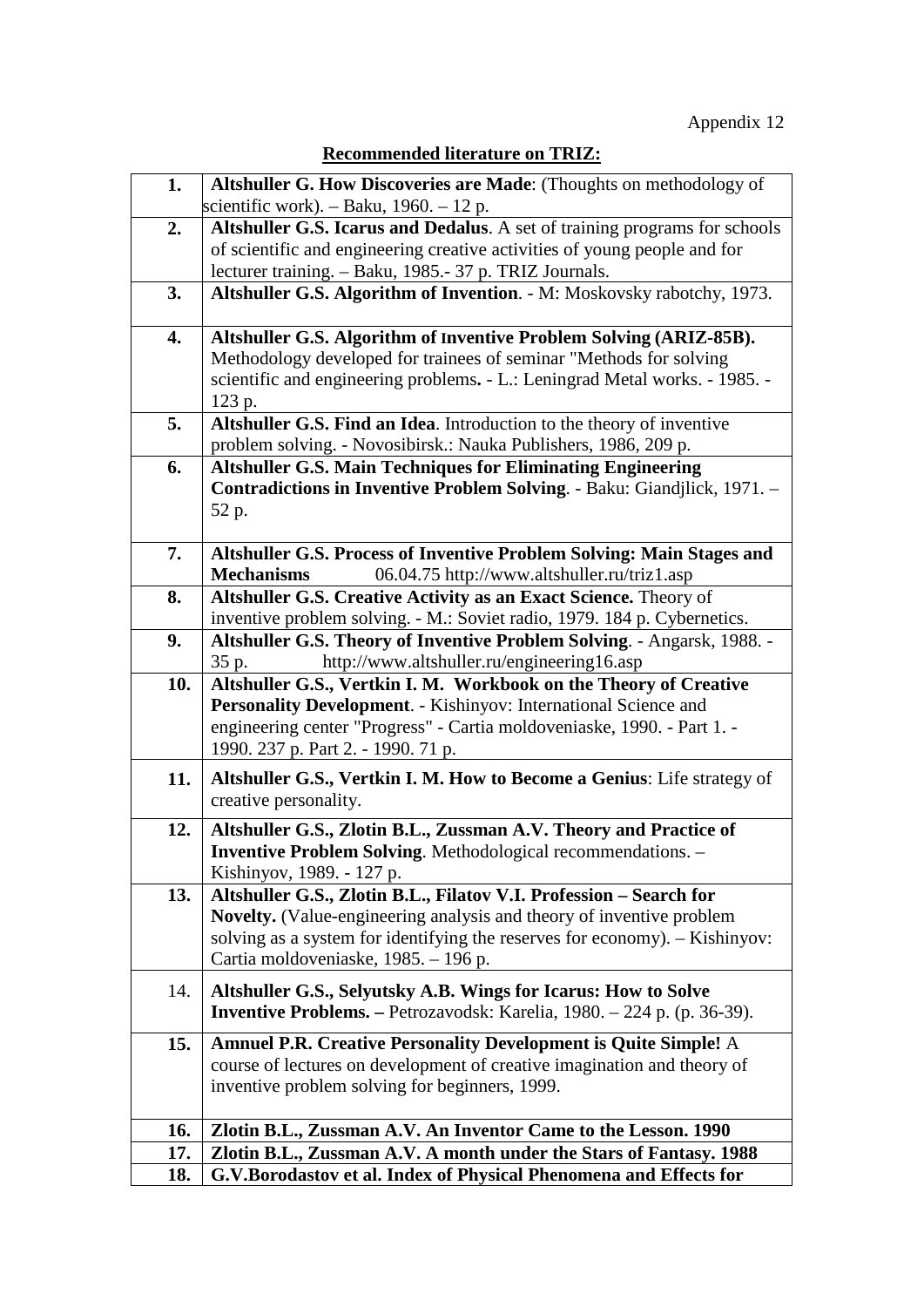|     | Solving Inventive Problems: Manual / G.V.Borodastov, S.D.Denivov,           |
|-----|-----------------------------------------------------------------------------|
|     | V.A.Yefimov, V.V.Zubarev, V.P.Kustov, A.N.Goncharov. - M.: Central          |
|     | Scientific Research Institute of Information and Engineering-and-Economic   |
|     | Studies on Nuclear Science and Engineering (TsNIIAtominform), 1979.         |
|     | 93 p.                                                                       |
|     |                                                                             |
| 19. | Inspiration by Order. Lessons in Inventiveness. Petrozavodsk: Karelia,      |
|     | 1977, 190 p. (p. 162-165).                                                  |
|     |                                                                             |
| 20. | Gerasimov V., Litvin S. Mechanisms for Enhancing Ideality of                |
|     | Engineering Systems when Conducting VEA. - L. 1985, 6 p. (manuscript)       |
|     | - Petrozavodsk -85.                                                         |
| 21. | Gerasimov V.M., Kalish V.S., Karpunin M.G., Kuzmin A.M., Litvin             |
|     | S.S. Fundamental Notions of Methodology for Value Engineering               |
|     | Analysis: Methodological recommendations. M.: Inform-VEA, 1991, 40 p.       |
| 22. | Gerasimov V.M., Litvin S.S. Integrated System TRIZ-VEA. - TRIZ              |
|     | Journal, No. 3.2.92, p.7-45.                                                |
| 23. | Gerasimov V.M., Litvin S.S. Taking the Regularities of Engineering          |
|     | <b>Evolution in Account when Conducting VEA for Technological</b>           |
|     |                                                                             |
|     | Processes. Practice of conducting VEA in electrotechnical industry. Edited  |
|     | by M.G.Karpunin. M., Energoatomizdat, 1987, p. 193-210.                     |
| 24. | Gorin Yu. Application of Physical Effects and Phenomena in Inventive        |
|     | Problem Solving. - Baku: OLMI, 1973, 42 p.                                  |
|     |                                                                             |
| 25. | Gorin Yu. Index of Physical Effects and Phenomena for Inventors.            |
| 26. | Daring Formulas of Creativity/ (Compiled by A.B.Seliutsky). -               |
|     | Petrozavodsk: Karelia, 1987. – 269 p. – (Engineering-Youth-Creativity)      |
| 27. | Zlotin B.L., Zussman A. Use of TRIZ Tools for Inventive Problem             |
|     | <b>Solving.</b> – Kishinyov, 1985, 12 p. (manuscript).                      |
|     |                                                                             |
| 28. | Zlotin B.L., Zussman A.V. Trends of Evolution and Forecasting of            |
|     | <b>Engineering Systems:</b> Methodological recommendations. - Kishinyov:    |
|     | Cartia moldovenyaske, 1989. 114 p.                                          |
| 29. | Zlotin B.L., Zussman A.V. Methodology of Forecasting Extraordinary          |
|     | Situations, Harmful and Non-desirable Phenomena. Kishinyov. - 1991.         |
|     | 22 p.                                                                       |
| 30. | Ivanov G.I. And Start Inventing: Popular scientific book.- Irkutsk: East    |
|     | Siberian Book Publishers. 1987.-240 p.                                      |
| 31. | How to Become a Heretic. / Compiled by A.B.Selyutsky. - Petrozavodsk:       |
|     | Karelia, 1991. - pp. 9-184.                                                 |
|     |                                                                             |
| 32. | <b>Classification of Main Techniques for Eliminating Engineering</b>        |
|     | Contradictions: Album / Compiled by G.Altshuller. - Petrozavodsk, 1985. -   |
|     |                                                                             |
|     | 37 p.                                                                       |
|     |                                                                             |
| 33. | Mitrofanov V.V. From Technological Reject to Scientific Discovery. -        |
|     | TRIZ Association of Saint Petersburg, 1998. - 395 p.                        |
|     |                                                                             |
| 34. | <b>Thread in the Labyrinth</b> / compiled by A.B.Selyutsky. - Petrozavodsk: |